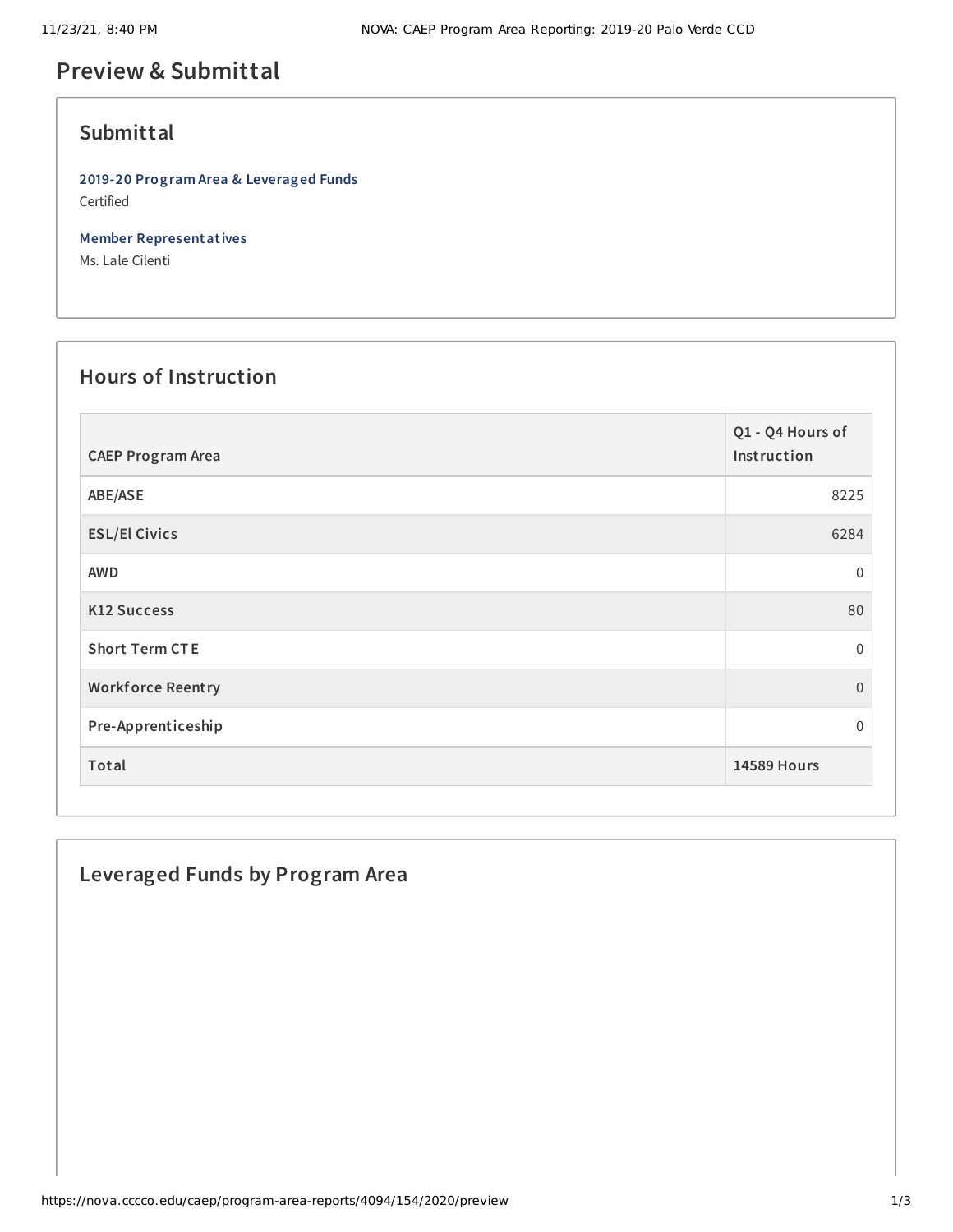11/23/21, 8:40 PM NOVA: CAEP Program Area Reporting: 2019-20 Palo Verde CCD

| Fund                                     | <b>ABE/ASE</b> | ESL/El<br>Civics | <b>AWD</b> | K12<br><b>Success</b> | <b>Short</b><br>Term<br><b>CTE</b> | Workforce<br>Reentry | Pre-<br>Apprenticeship | Totals    |
|------------------------------------------|----------------|------------------|------------|-----------------------|------------------------------------|----------------------|------------------------|-----------|
| California Adult<br>Education<br>Program | \$332,419      | \$253,972        | \$0        | \$3,234               | \$0                                | \$0                  | \$0                    | \$589,625 |
| <b>CalWORKs</b>                          | \$0            | \$0              | \$0        | \$0                   | \$0                                | \$0                  | \$0                    | \$0       |
| NonCredit                                | \$0            | \$0              | \$0        | \$0                   | \$0                                | \$0                  | \$0                    | \$0       |
| <b>Perkins</b>                           | \$0            | \$0              | \$0        | \$0                   | \$0                                | \$0                  | \$0                    | $$0$$     |
| <b>LCFF</b>                              | \$0            | \$0              | \$0        | \$0                   | \$0                                | \$0                  | \$0                    | \$0       |
| Fees                                     | \$0            | \$0              | \$0        | \$0                   | \$0                                | \$0                  | \$0                    | \$0       |
| K12 Adult Ed Jail<br><b>Funds</b>        | \$0            | \$0              | \$0        | \$0                   | \$0                                | \$0                  | \$0                    | \$0       |
| <b>WIOA II</b>                           | \$0            | \$0              | \$0        | \$0                   | \$0                                | \$0                  | \$0                    | \$0       |
| Contracted<br><b>Services</b>            | \$0            | \$0              | \$0        | \$0                   | \$0                                | \$0                  | \$0                    | \$0       |
| <b>Totals</b>                            | \$332,419      | \$253,972        | \$0        | \$3,234               | \$0                                | \$0                  | \$0                    | \$589,625 |

#### **Certification**

**39 Palo Verde River Consortium - Primary Contact**

**Ms. Lale Cilenti** Dean, Needles Center [lale.cilenti@paloverde.edu](mailto:lale.cilenti@paloverde.edu)

Appro ved by Ms. Lale Cilenti

**11/23/2021 12:39 PM PST**